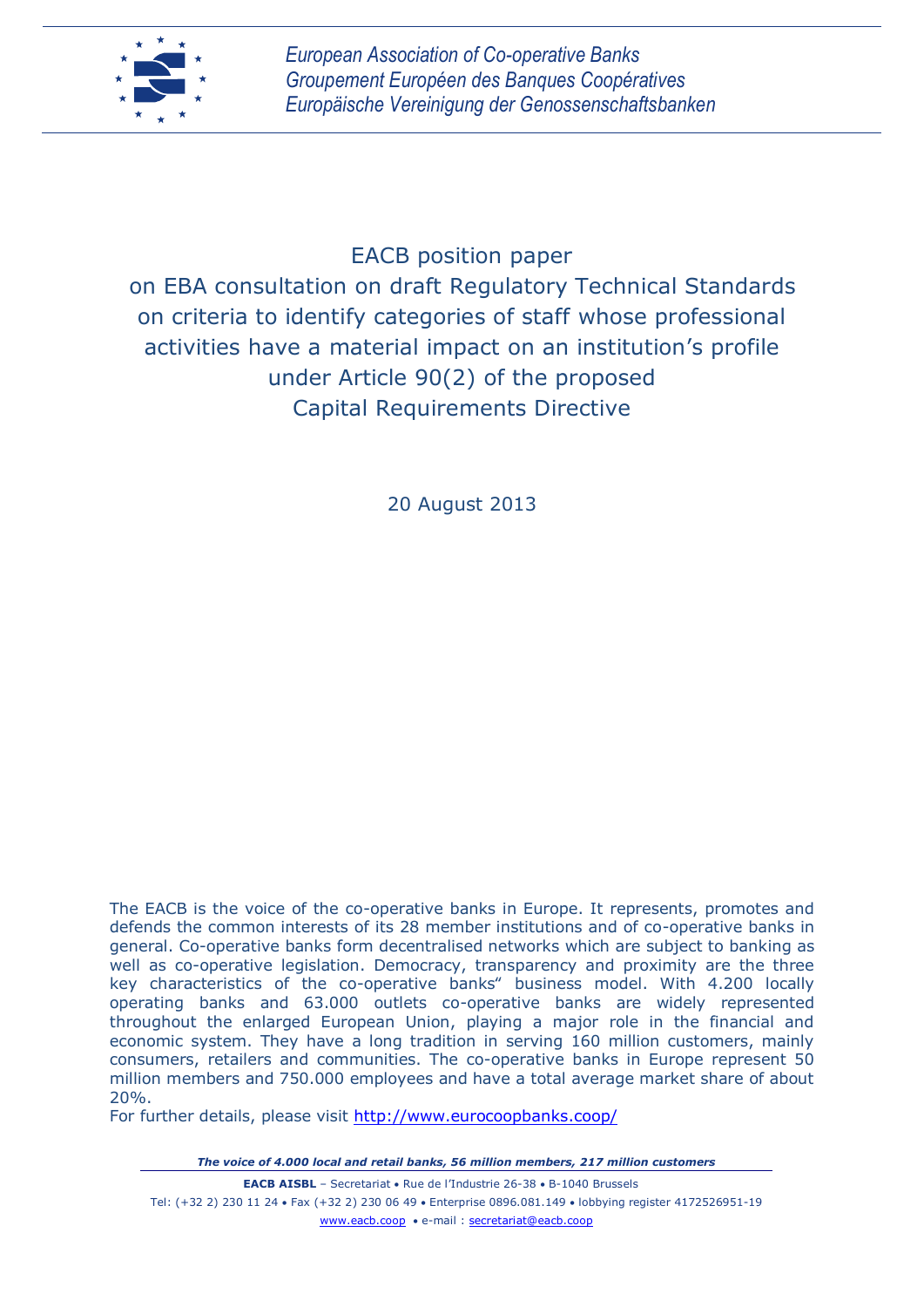

#### *Key messages:*

- The EACB members would **recommend that the RTS focus on persons who actually have material impact on the risk profile of the credit institution**. Upon analysing the EBA's draft RTS, the co-operative banks have doubts whether the proposed formulation leads to the identification of the risk takers that have an *actual material* impact, or whether it is so extensive that it would cover all persons who could *potentially* have influence. We would like to recall that Art 90.2 CRD IV gives the EBA a mandate to propose criteria to identify staff whose professional activities have a material impact on the institution's risk profile.
- Likewise, **what is relevant is whether or not a person actually receives variable remuneration**. Thus, the EBA's excessive focus on the level of total remuneration of the individual is not in our view justified by the purpose of identifying such staff, and it should be replaced by whether or not such person's remuneration contains a variable component.
- Finally, the **degree of variable remuneration** also plays an important role.

## *EACB proposal:*

Based on the above, and going forward, the **EACB would like to make the following proposal** for identifying the MRTs:

I. **I.** Since the underlying reason for identifying the MRT is to use this definition in applying the policies on (variable) remuneration, the point of departure should be to take into account only staff actually receiving variable remuneration, and excluding from the annual assessment staff receiving only fixed remuneration.

II. Given the fact that in some credit institution all or vast majority of staff, including staff without any influence on the institution's risk profile, receives a variable component of remuneration, as a second step it should be ensured that certain *de minimis* rules apply. For example, thresholds on variable remuneration could be proposed, to exclude from the annual assessment staff receiving insignificant variable component, e.g. employed under the common labour agreement (such thresholds could be the lower of the two: variable remuneration equal or more than 10% of the fixed component, or variable remuneration equal or more than EUR 25k).

**III.** For the remaining staff, the focus should be on:

- First, their **actual decision making powers**, more or less in line with Art 2.1, however with certain important modifications:
	- only staff who have actual decision powers should be considered as MRT. Thus staff who is only advising or initiating commitments to credit risk exposures should not be defined as a MRT. As a consequence, Art 3.3 should be deleted;
	- concerning the authority to commit to credit risk exposures of 0,25% of the institution's CET1, we would suggest a proportionate approach. E.g., staff responsible for processing applications for consumer credits in small banks should not be classified as MRT. Therefore, the proposed criterion should be further calibrated, according to size of the institution (e.g. higher threshold for smaller institutions, and lower for the bigger ones)
- Secondly, **only staff members identified as potential MRT under qualitative criteria, should be assessed in accordance with the quantitative criteria**. This 2-step approach would also allow for disregarding staff which could be identified as MRT under the absolute quantitative criteria but which have no material impact on the institution's risk profile. This would allow for deletion of Art 4 which in its current form would be difficult to apply.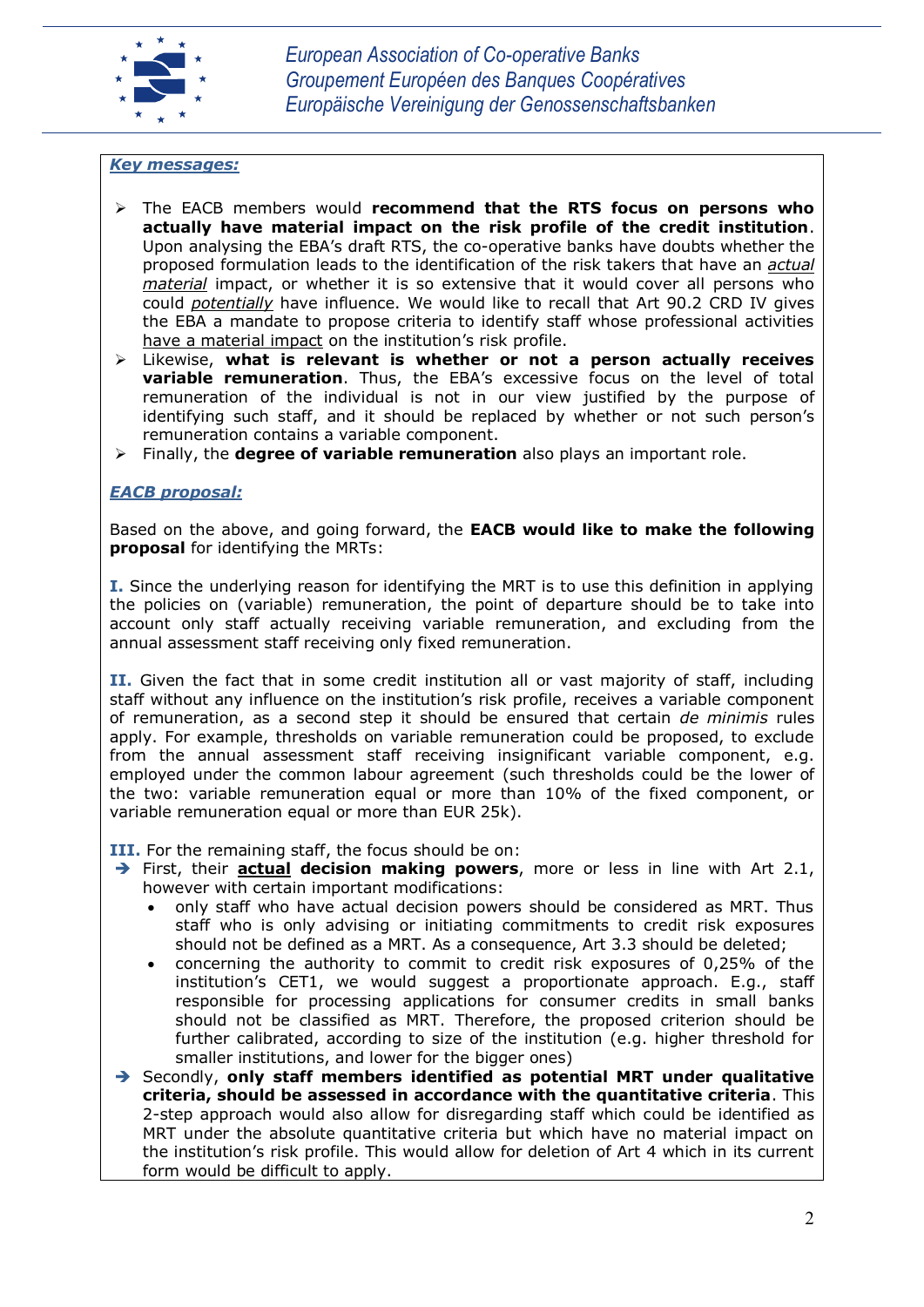

## **GENERAL REMARKS**

- The application of the qualitative and quantitative criteria would lead to identifying significant numbers of staff, who have no actual impact on the risk profile.
- This seems, to a large part, be due to the fact that EBA extend the notion of material risk takers and includes in the definition *"persons, (…) whose activities could have a material impact on the institution's risk profile".* This is not in line, however, with Art 92(2) and Art 94(2), as well as recital 62, which refer to *"staff, whose activities have a material impact on the institution's risk profile".* In our opinion, the EBA should respect the limits imposed by the legislator.
- Moreover, we do not see how recital 66 of the CRD has been taken into consideration: *"The provisions of this Directive on remuneration should reflect differences between different types of institutions in a proportionate manner, taking into account their size, internal organisation and the nature, scope and complexity of their activities. In particular it would not be proportionate to require certain types of investment firms to comply with all of those principles".* The standard does not propose any criteria for differentiation, which could be the basis for the development of general criteria for proportionality.
- The proposed qualitative and quantitative criteria listed in Art 3 are extremely detailed and extensive, leaving no room for flexibility or proportional application. If no flexibility is afforded already at the stage of the design of the qualitative and quantitative criteria, the development of additional internal identification criteria would be redundant and superfluous. We seriously wonder which additional criteria banks should develop for their assessment of MRTs, since the range of criteria imposed by the standard is so large that any additional criteria would rather duplicate the EBA standard.
- The standard also seems disproportionate both in terms of the capacities of smaller credit institutions, but also all other institutions in general.
- Moreover, we believe that the standard should provide a kind of "standardized approach" for smaller banks, which does not require the development of "own criteria".
- The EACB members are also concerned about the onerous process of annual assessment of staff. The objective of identifying MRTs is to ensure that the remuneration policy concerning this category of staff meets certain standards, and in particular that appropriate rules on variable remuneration apply to those persons. Therefore, we do not see any practical use of complex annual assessment processes for the identification of MRTs, looking also at staff without any variable remuneration, as long as the principles of remuneration are in line with the standards imposed by Article 92 CRD.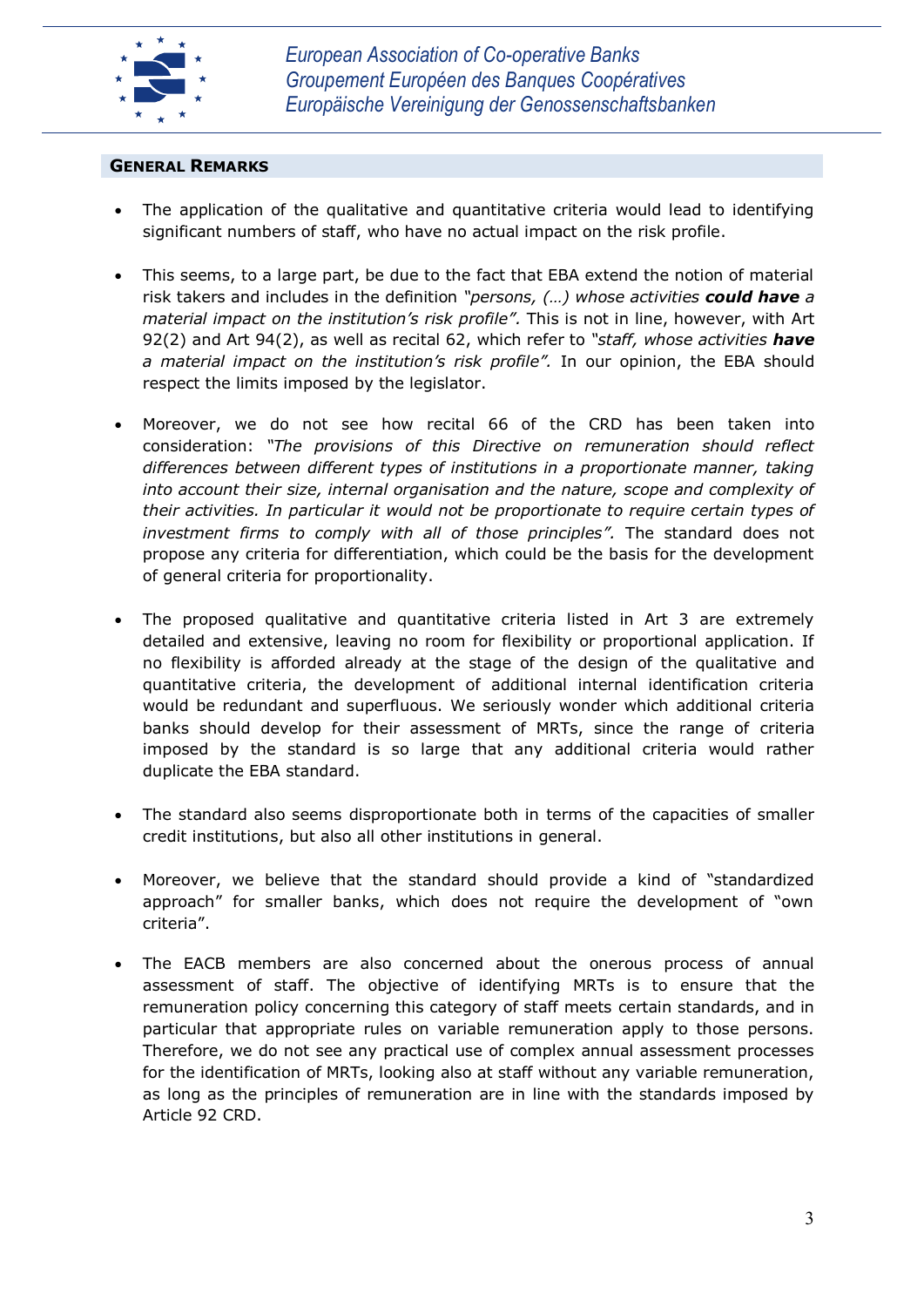

- The use of absolute amounts of total remuneration seem inappropriate, especially when taking into account the differences in compensation levels between the Member States and also countries outside the EU.
- When it comes to the applicability of remuneration principles, amounts actually paid, rather then remuneration awarded, should be taken into account. Otherwise, employees in reality receiving remuneration below fixed thresholds (based on the institution's performance), could still be exposed unduly to restrictions, such as, for example, deferrals).
- We also suggest that when it comes to any qualitative criteria, banks should always have the opportunity to prove in an individual case that a member of staff is **not** a risk-taker.
- In addition, many of the proposed qualitative and quantitative criteria, such as the 0,3% criteria to identify the staff with the highest gross remuneration (Art 3.2.d), as well as the EUR 500k used as threshold for total gross remuneration (Art 3.2.c), and the EUR 75k + 75% criteria for the variable remuneration (Art 3.2.a), seem arbitrary and it is not clear how certain figures and thresholds were identified.
- Not all of the proposed criteria could be applied to all types of credit institutions and all categories of staff, and real possibilities for flexibility and more proportionality should be ensured for credit institutions. The CRD IV, in Art 88.2, requires that credit institutions comply with the principles on remuneration policies *"in a way and to the extent that is appropriate to their size, internal organization and the nature, the scope and the complexity of their activities"*. This should be suitably reflected in the EBA RTS on MRT, and it is not sufficient or indeed useful to require the institutions to apply the RTS requirements in a proportionate manner, if the requirements themselves are rigid and leave no real room for manoeuvre. We fear that the standard could hamper the competitiveness of smaller institutions: the possibility of any staff member to be identified as MRT is much higher than in a smaller institution (due to quantitative criteria such as in Art.  $3(1)(f)$  or qualitative criteria such as Art 3(3)(a)), so that even staff members subject to Common Labour Agreements might be subject to the highly restrictive rule on variable pay. This will create disincentives for working in smaller institutions.

## **RESPONSES TO QUESTIONS**

**Q1: Is the list of specific functions listed appropriate or should additional functions be added?**

The list should not be further extended, however, certain precisions are in our view necessary.

Point (a) includes all members of the management body, and by consequence also the members of supervisory boards in a two tier board system. It has to be underlined that many cooperative banks dispose of supervisory boards at local, regional or group level. Treating these people as "staff" is not appropriate, as supervisory board members are no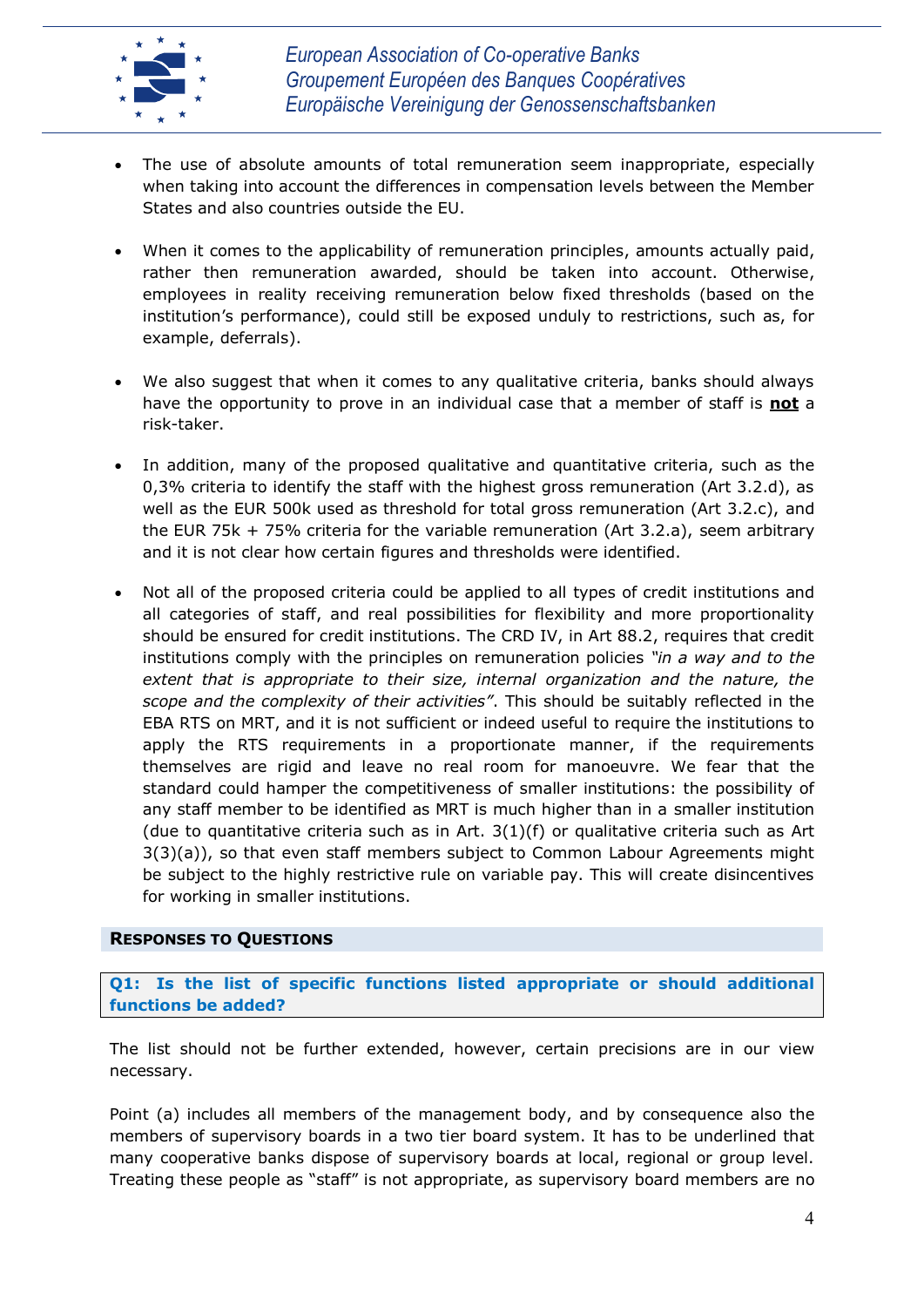

*European Association of Co-operative Banks Groupement Européen des Banques Coopératives Europäische Vereinigung der Genossenschaftsbanken*

employees. Moreover, they may often not receive remuneration at all. If they do, they either do not receive variable remuneration, or they are paid in attendance fees of symbolic value, or their salary is indexed. Even when remunerated, they often earn significantly less than employees at the lower salary range. Thus, being a member of the supervisory board should not *per se* lead to being classified as a MRT.

The EACB is also concerned about the criteria proposed in Art 3.1.d (heads of business unit within the meaning of Art 137.1.3 CRR), which should be somehow substantiated by the relevance of different activities of such units.

As regards groups, it should be clarified that only staff employed by credit institutions is concerned.

The used terms are not always clear, for example the concept of 'key function' (Art 3.1) is rather abstract and therefore in practice not suitable to identify the MRT. Also the term *"economic analysis"* in point (e) is somewhat ambiguous.

Finally, it would be necessary to provide for a minimum level (based on the size of the organization) or proportionality with reference to a group exposure. Otherwise business heads within group entities would be included.

**Q2 & Q3: Can the above criteria be easily applied and are the levels of staff identified and the provided threshold appropriate?**

Although technically it would be possible to apply those criteria, the process would lead to identification of a high number of roles which actually have no material impact on the risk. The proposal, as it stands, would generate additional administration and cost.

Instead of including the executing roles (that are already tightly instructed and have their internal risk limits), the RTS should include staff taking the decisions on risk limits (and these roles are already included).

As a minimum, the threshold of 0.25% ECT1 should be calibrated differently, depending on the size of the credit institution. This criterion is particularly relevant when very small banks are concerned. By consequence, the rule would lead to the identification of staff members with rather limited income, which neither seems justified In addition, the threshold seems relatively strict in the case of a layered approval structure existing in some credit institutions, where the higher the amount of the credit application is, the more senior the level of decision making and approval is required. In case of a committee structure, it should be clarified that only sitting members, and not deputising members, are concerned.

Finally, the scope seems to be extended by virtue of Art 3.3, to include supporting and advisory functions as well. It is questionable whether these functions are MRT given their limited direct responsibility.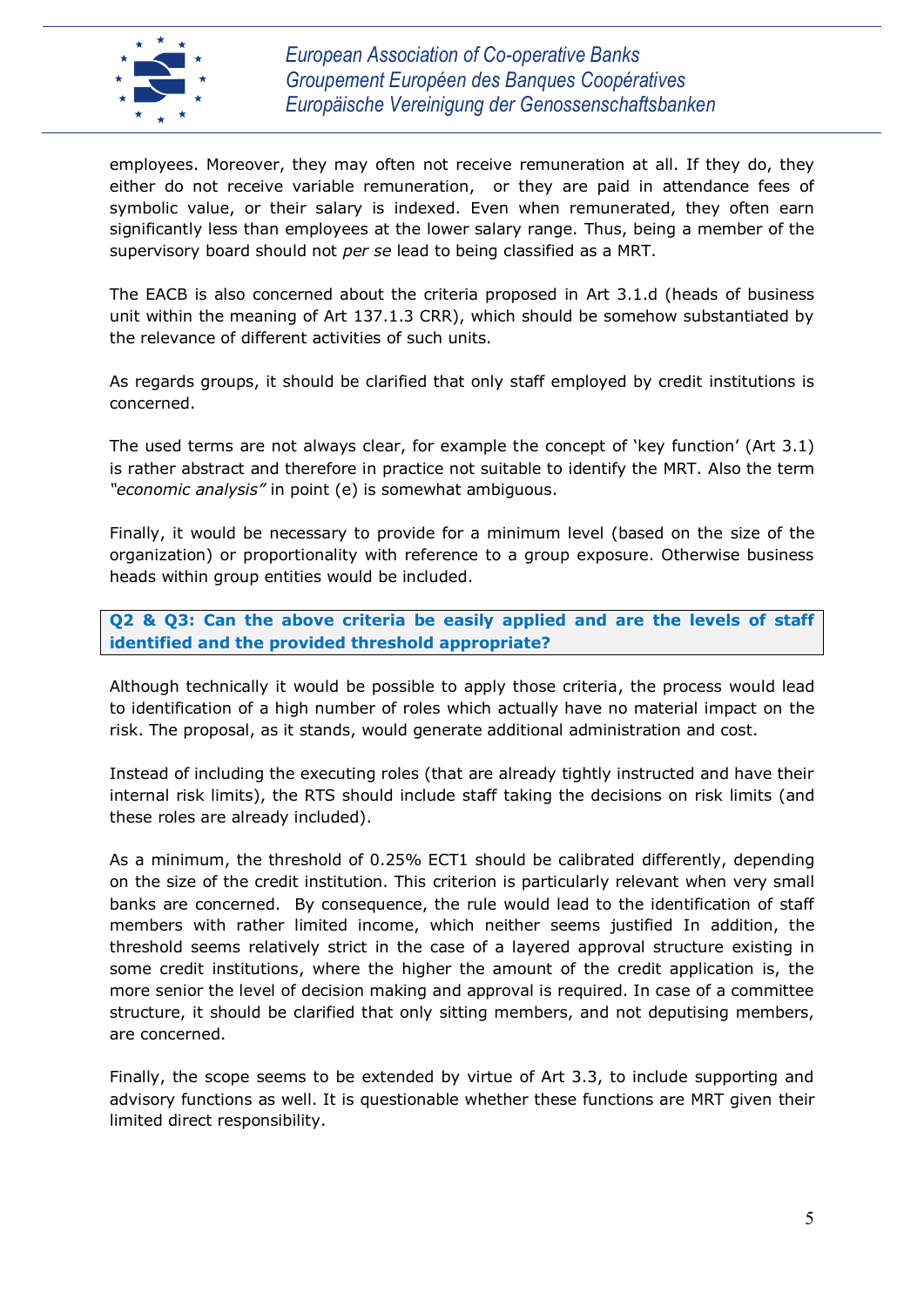

#### **Q4:**

- **a) Is this criterion appropriate to identify risk takers?**
- **b) Are the thresholds set in the criterion appropriate?**
- **c) What would be the number of staff members identified in addition to all other criteria within the RTS?**
- **d) What would be the additional costs of implementation for the above criterion if an institution applies Article 4 in order to exclude staff from the group of identified staff?**

It is unclear whether this article should be interpreted as referring to employees who could possibly receive variable income exceeding 75% of the fixed component of their remuneration, or employees for whom the variable income has a target level of 75%. In any case, this criterion would be difficult to apply in a situation in which a bonus pool is used, because in that case one cannot define *a priori* how high the variable income can possibly become. It would require analysis of what the theoretical maximum of the bonus pool would be, which seems unrealistic. Given those variables, it is not possible to say exactly what would be the number of staff members identified, in addition to all other criteria within the RTS, however, it seems clear that it could be a rather large and inappropriate group of employees. Most importantly, it could lead to the inclusion of many staff with no impact on the institution's risk profile.

The exoneration possibilities provided for in Art 4 would be extremely difficult and onerous to exercise, because providing an appropriate justification for each staff member would be challenging to say the least. As such, this gateway solution would be in fact impractical.

The cost impact would be rather high also because technical development in current human resources management systems would be required.

Finally, it is not clear how the figures of 75% and EUR 75k have been developed.

#### **Q5:**

- **a) Can the above criterion be easily applied?**
- **b) Would it be more appropriate to use remuneration which potentially could be awarded as a basis for this criterion?**
- **c) What would be the difference in implementation costs if the potentially awarded remuneration would be used as a basis?**

The criteria proposed in Art 3.2.b, which provide that employees are identified as MRT if their total gross remuneration levels is equal or grater than the lowest total remuneration awarded to an employee identified as MRT under the qualitative or internal criteria, seem inappropriate. It is not in line with the CRD IV objectives to target the incentives created by variable remuneration to get involved in risk taking behaviour.

Concerning the credit institution's possibility to declare that those persons do not have material impact on risks, it must be re-emphasized that this exoneration would be difficult to exercise. This would be the case, inter alia, because the term of 'risk profile' is extremely difficult to define.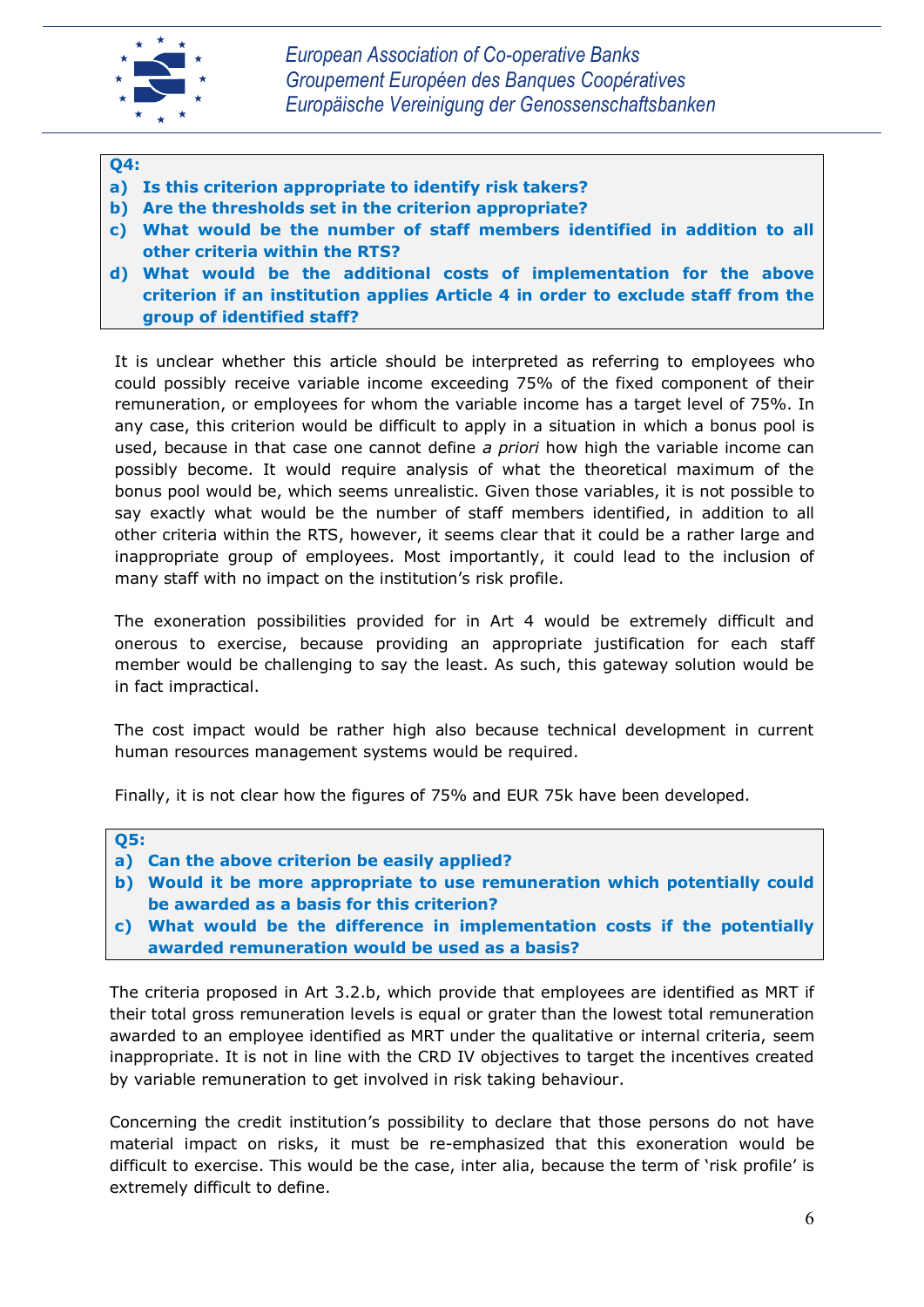

If this criterion was to be maintained, instead of *'the lowest total remuneration'* institutions should do their analysis based on the *median* remuneration of the pay bracket. Otherwise, institutions will have the incentive of increasing the remuneration of one outlier, just to decrease the amount of identified staff.

It would be easier if the definition of *'potentially awarded remuneration'* was used. In that case, the variable income percentages as mentioned in the institution's policy could be used. It would reduce the amount of administrative work and would be easier to explain to employees, if the selection of identified staff would remain rather stable from year to year.

**Q6: Can the above criterion be easily applied and are the threshold and the levels of staff identified appropriate?**

Although technically possible to apply, this criterion uses total income as a definition, while the CRD IV underlying rules are aimed at variable income. Therefore, it would make more sense to use a criterion based on the amount of variable, instead of total, remuneration.

In addition, the figure of EUR 500k seems to be chosen at random.

**Q7: Can the above criteria be easily applied and are the levels of staff identified appropriate?**

Again, the article uses a definition based on total income. Based on the explanations in points 26 and 27 of the annexed impact assessment, the only aim of this article seems to be to identify higher paid employees (which is not in line with the objectives of CRD IV). A criterion based on variable income would seem more appropriate.

Again, the figure of 0,3% seems to be chosen at random.

Our estimate is that the population falling within this category would have been identified according to other criteria anyway.

**Q8: Are there additional criteria which should be used to identify staff having a material impact on the institutions risk profile?**

Please refer to our proposal made on page 2 of this paper.

We believe that criterion Art 3(3)(f) is going beyond the limits of article 92(2) of the CRD, since even the (remote) possibility of influencing the risk profile of a bank is sufficient.

This criterion could become particularly relevant when very small banks are concerned. Staff with no impact on the risk profile of the institution, such as for example front office staff responsible for processing applications for consumer credits, could be affected, which would lead to a clearly disproportionate results. In particular, since this criterion is